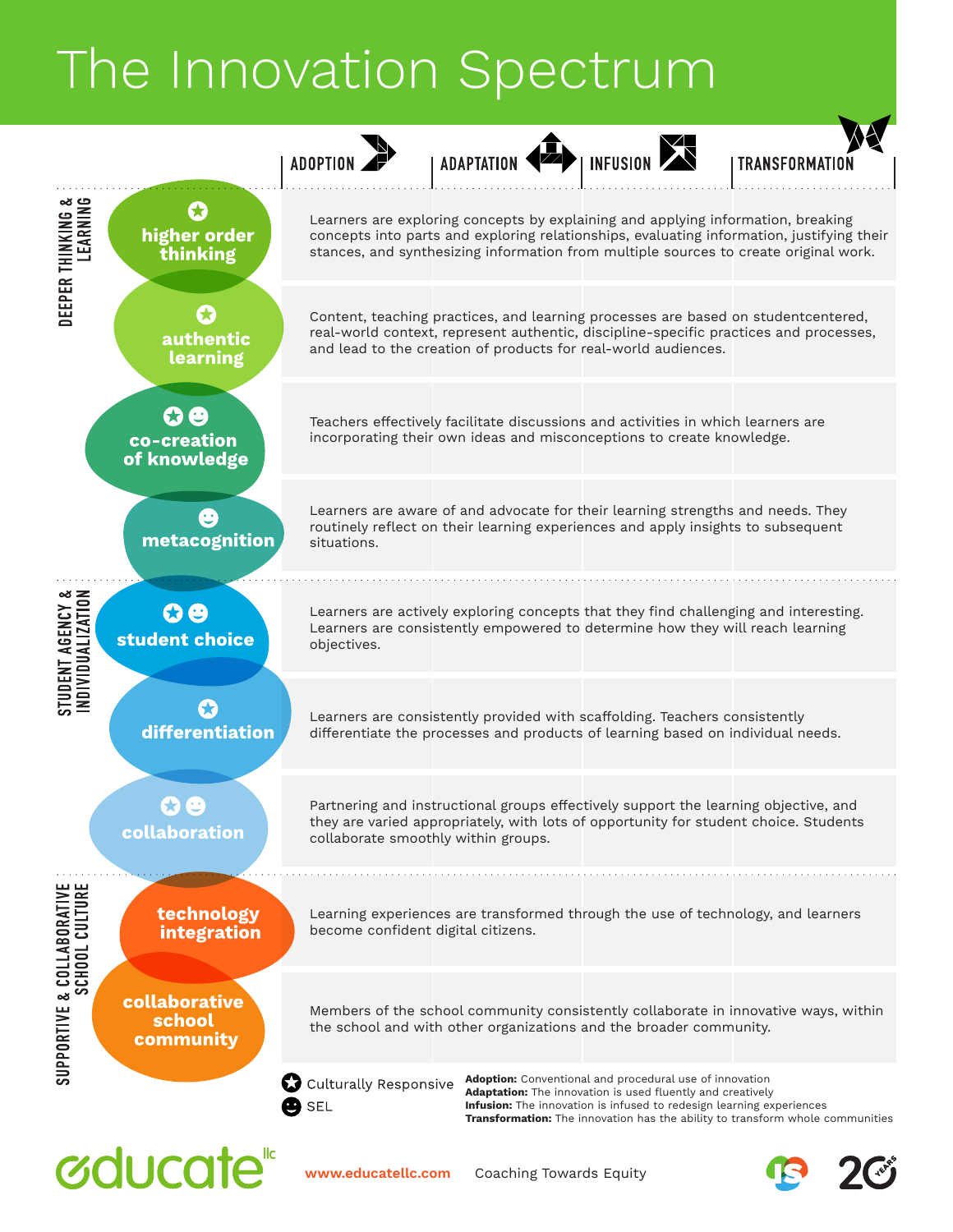## The Innovation Spectrum

| <b>ADOPTION</b>                                                                                             | <b>ADAPTATION</b>                                                                                                                                                                                                   | INFUSION                                                                                                                                                                                          | <b>TRANSFORMATION</b>                                                                                                                                                                                   |
|-------------------------------------------------------------------------------------------------------------|---------------------------------------------------------------------------------------------------------------------------------------------------------------------------------------------------------------------|---------------------------------------------------------------------------------------------------------------------------------------------------------------------------------------------------|---------------------------------------------------------------------------------------------------------------------------------------------------------------------------------------------------------|
| Learners are<br>explaining ideas<br>and concepts,<br>and applying<br>information to<br>new situations.      | and breaking<br>concepts into<br>constituent parts<br>and exploring<br>relationships<br>among ideas.                                                                                                                | and evaluating<br>information and<br>justifying their<br>stances.                                                                                                                                 | and synthesizing<br>information from<br>multiple sources<br>to create original<br>work.                                                                                                                 |
| Content, teaching<br>practices, and learn-<br>ing processes are<br>based on<br>teacher-provided<br>context. | Content, teaching<br>practices, and<br>learning processes<br>are based on<br>student-centered,<br>real-world<br>contexts                                                                                            | and represent<br>authentic,<br>discipline specific<br>practices and<br>processes.                                                                                                                 | and lead to the<br>creation of<br>products for<br>real-world<br>audiences.                                                                                                                              |
| Teachers use<br>questions and<br>prompts to guide<br>learners as they<br>build knowledge.                   | Teachers<br>incorporate<br>students' ideas and<br>misconceptions as<br>they are building<br>knowledge.                                                                                                              | Teachers use<br>talk moves to<br>support students'<br>incorporating ideas<br>and misconceptions<br>as they are building<br>knowledge.                                                             | Teachers effectively<br>facilitate discus-<br>sions and activities<br>in which learners are<br>incorporating their<br>own ideas and<br>misconceptions to<br>create knowledge.                           |
| Learners are<br>prompted to think<br>about what and how<br>they are learning.                               | Learners are<br>prompted to think<br>about what and how<br>they are learning,<br>and to set individual<br>learning goals.<br>Students are<br>supported in<br>monitoring their<br>progress towards<br>meeting goals. | Learners are aware<br>of their learning<br>strengths and needs.<br>They set individual<br>content and process<br>goals, and monitor<br>and reflect on their<br>progress towards<br>meeting goals. | Learners are aware<br>of and advocate<br>for their learning<br>strengths and needs.<br>They routinely reflect<br>on their learning<br>experiences and<br>apply insights to<br>subsequent<br>situations. |
|                                                                                                             | metacognition                                                                                                                                                                                                       |                                                                                                                                                                                                   |                                                                                                                                                                                                         |

 $\bullet$  SEL

**Adoption:** Conventional and procedural use of innovation **Adaptation:** The innovation is used fluently and creatively **Infusion:** The innovation is infused to redesign learning experiences **Transformation:** The innovation has the ability to transform whole communities